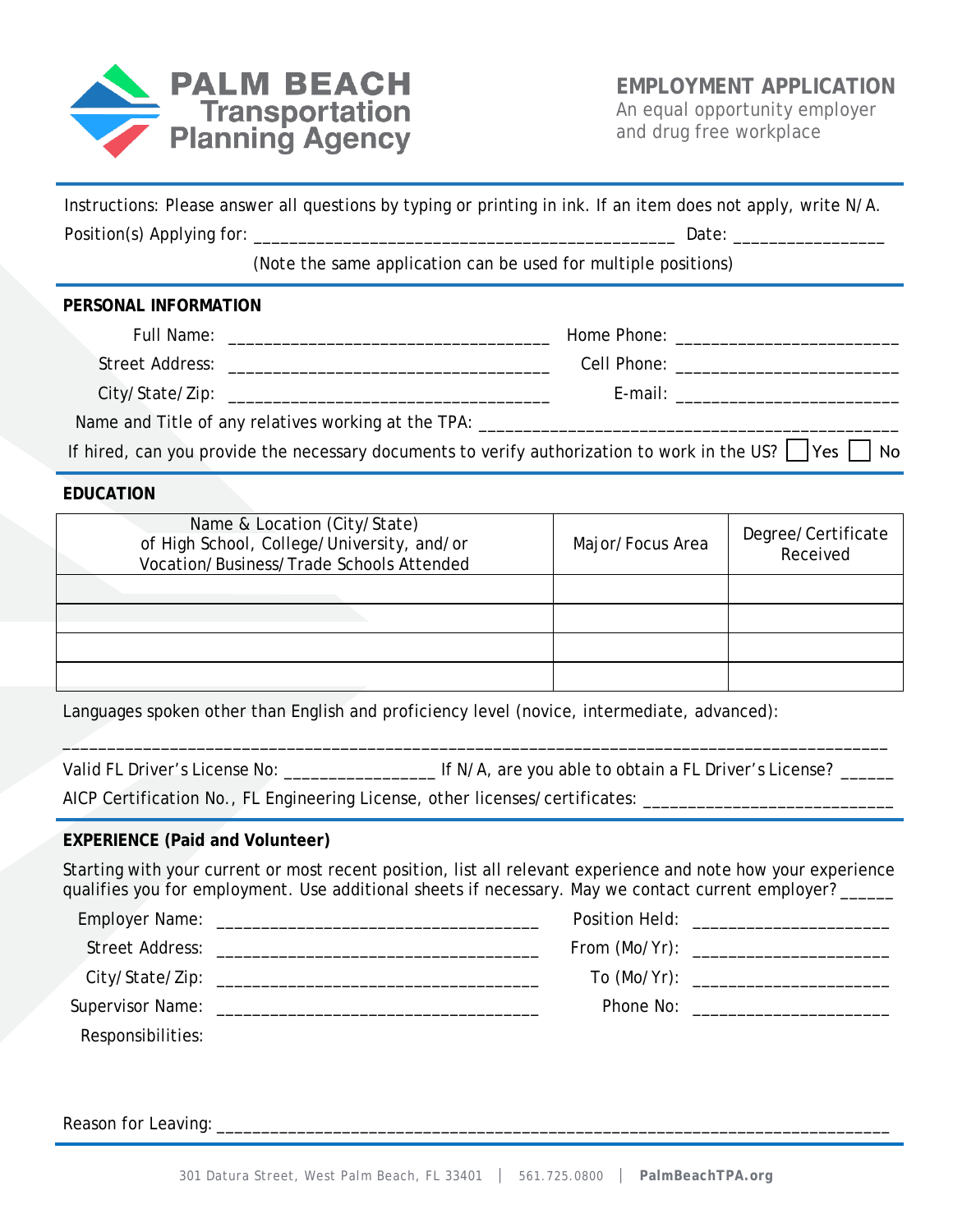

| ADDITIONAL EXPERIENCE (Paid and Volunteer) |                                           |  |
|--------------------------------------------|-------------------------------------------|--|
|                                            | Position Held: _________________________  |  |
|                                            | From (Mo/Yr): __________________________  |  |
|                                            | To (Mo/Yr): ________________________      |  |
|                                            |                                           |  |
| Responsibilities:                          |                                           |  |
|                                            |                                           |  |
|                                            | Position Held: __________________________ |  |
|                                            | From (Mo/Yr): __________________________  |  |
|                                            | To (Mo/Yr): _________________________     |  |
|                                            |                                           |  |
| Responsibilities:                          |                                           |  |
|                                            |                                           |  |
|                                            |                                           |  |
|                                            | From (Mo/Yr): _________________________   |  |
|                                            | To (Mo/Yr): ________________________      |  |
|                                            |                                           |  |
| Responsibilities:                          |                                           |  |
|                                            |                                           |  |
|                                            |                                           |  |
|                                            | From (Mo/Yr): __________________________  |  |
|                                            | To (Mo/Yr): ________________________      |  |
|                                            |                                           |  |
| Responsibilities:                          |                                           |  |
|                                            |                                           |  |

Use this section to add any job-related information to aid in considering your qualifications.